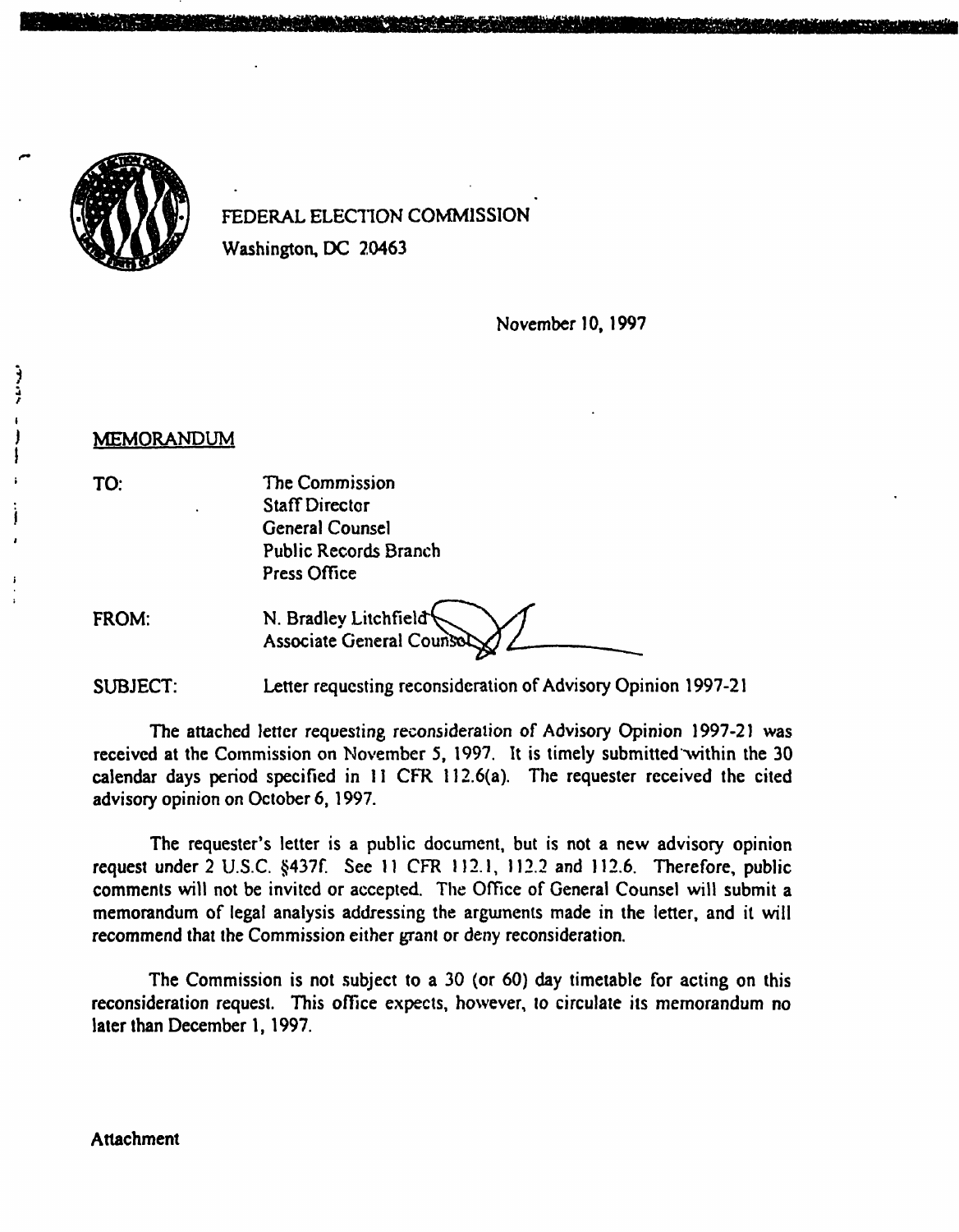# PERKINS COIE

fecainl 06C<br>Nu. 5, 1997<br>1:24 Pm

A LAW PARTNERSHIP INCLUDING PROFESSIONAL CORPORATIONS 607 FOURTEENTH STREET. N.W. WASHINGTON. D.C. 20005-2011 TELEPHONE: 202 628-6600 • FACSIMILE: 202 434-l6<>0

JUDITH L. CORLEY November 5, 1997

(202)434-1622

Federal Election Commission ,; 999 E Street, N.W. Washington, D.C. 20463

AO/AOR 1997-21<br>RECUNSIDENATION<br>1 under 11 CFR 112.

## Re: Firebaugh for Congress 4 Request for Reconsideration of AO 1997-21

Dear Commissioners:

Firebaugh for Congress (the "Committee") submits this request for reconsideration in response to the Federal Election Commission's (the "Commission") £ Advisory Opinion 1997-21. The Advisory Opinion concluded that, in the absence of additional information, the Committee may not use an unexpected refund from a vendor to "repay the candidate for her previous donations to the campaign that were not, at that time, reported as loans from her personal funds to the Committee, and as outstanding debts of the Committee." On the basis of the Committee's review of the analysis contained in the Advisory Opinion and the underlying statutes and regulations, the Committee respectfully submits that the Commission erred in concluding that Ms. Firebaugh's payment of a bank loan owed by the Committee "was intended to be a contribution by her with no obligation to repay." The Committee contends that there is no basis for this inference and respectfully requests that the Commission reconsider its decision in Advisory Opinion 1997-21.

Emily Firebaugh was a first time candidate for the House of Representatives in the 8th District, in the State of Missouri, during the November 1996 election. The Firebaugh for Congress Committee (the "Committee") was her principal campaign committee for the election. Charles Rorex was the treasurer of the Committee. He had never held such a position in the past.

On June 25, 1996, the Committee borrowed \$100,000 from First State Bank of Farmington. Ms. Firebaugh guaranteed this loan with her personal assets. Mr. Rorex reported this loan on the July 15, 1996 quarterly campaign report and continuously reported it thereafter as a loan guaranteed by the candidate.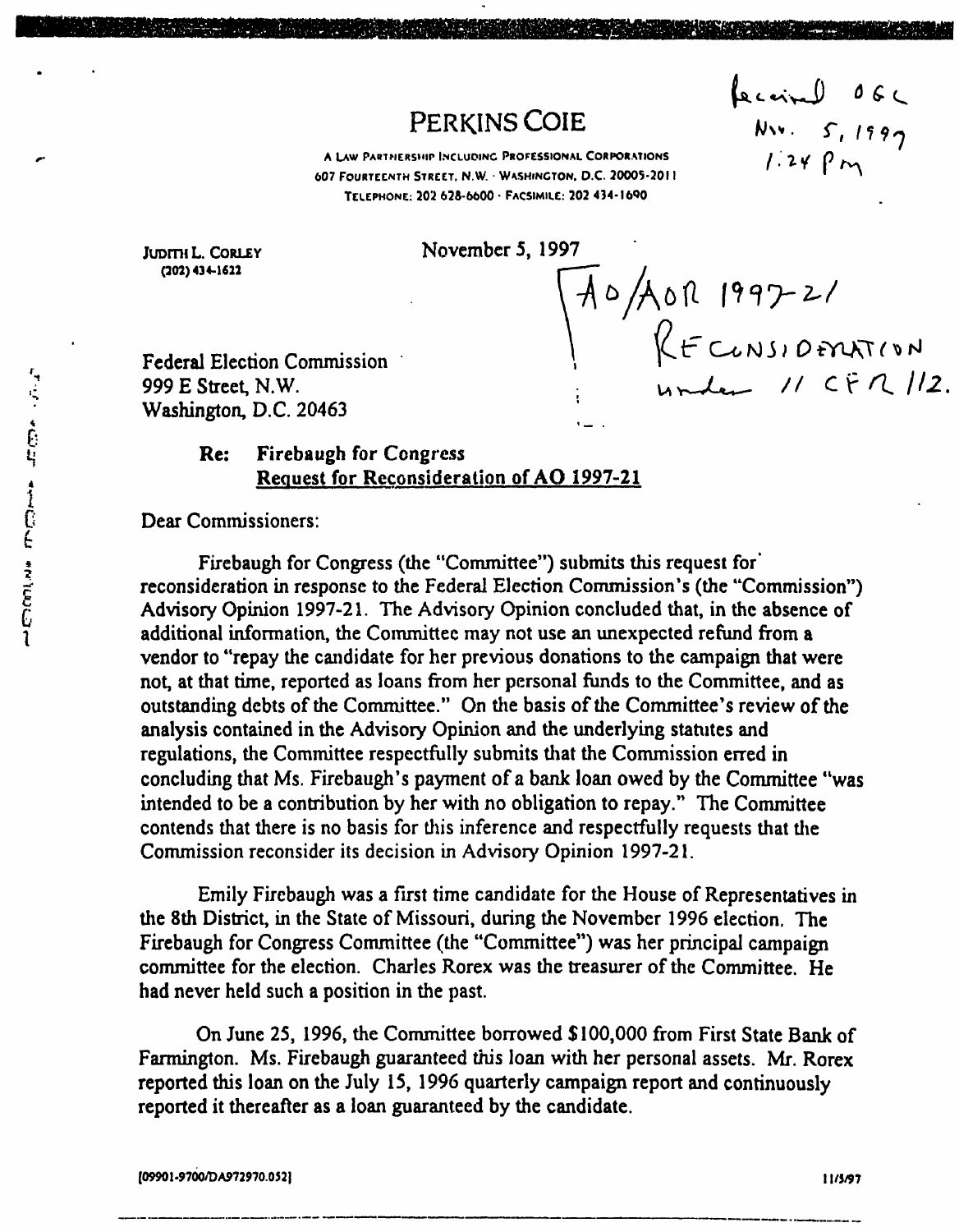The loan came due in November 1996, after Ms. Firebaugh had lost the election. The campaign treasury did not have the funds available to pay this loan, and the campaign did not anticipate being able to raise this amount. As a result, Ms. Firebaugh used \$126,449.84 of her own funds to stop the accrual of interest and dissolve the debts of the Committee. The payment of \$103,499.99 was made directly to the bank, to repay the \$100,000 loan plus accrued interest. All other debts of the committee were also extinguished. The loan repayment was reported on the 30-day post-election report, on December 5, 1996.

Both Ms. Firebaugh and Mr. Rorex understood that any moneys remaining in or received by the campaign treasury after all other debts were dissolved would be returned to Ms. Firebaugh as a loan repayment. See Affidavits of Candidate Emily Firebaugh and Committee Treasurer Charles Rorcx. However, it seemed clear to Mr. Rorex and Ms. Firebaugh that, as a losing campaign, the Committee would not have sufficient funds to repay Ms. Firebaugh, nor would additional funds be forthcoming to dissolve this debt. Neither had any knowledge of a media refund owed to the Committee. See id. Ms. Firebaugh wanted to terminate her committee to avoid any additional reporting obligations. Thus, on November 20, 1996, the same day Ms. Firebaugh made the \$103,499.99 payment to the bank on behalf of the Committee and five days before the close of books for the post-election report, she forgave the obligation of the Committee to repay her. When the post-election report was filed, Mr. Rorex showed this transaction as an in-kind contribution from the candidate without disclosing the surrounding circumstances.

Mr. Rorex made a mistake in failing to report this transaction as a loan forgiven by Ms. Firebaugh and by not explaining the underlying basis of the transaction when he submitted the request for an advisory opinion after the Committee received an unexpected refund from its media firm for \$46,131 for prepaid advertising that was never run. However, these mistakes do not change the nature of the transaction any more than any other reporting error could alter the subject reported. Indeed, Mr. Rorex's use of the phrase "in-kind contribution" to refer to this transaction is consistent with the statutory definition of contribution which encompasses a loan or the forgiving of a loan. See 2 U.S.C.  $\S$  431(8)(A); 11 C.F.R. 100.7(a)(1)(iii).

The proper classification of the loan hinges on the intent of the parties when they entered into the transaction. The Candidate and the Treasurer understood that the funds used by the candidate to pay die debts of the Committee would be repaid if there were sufficient funds after all vendors had been paid. See Affidavits of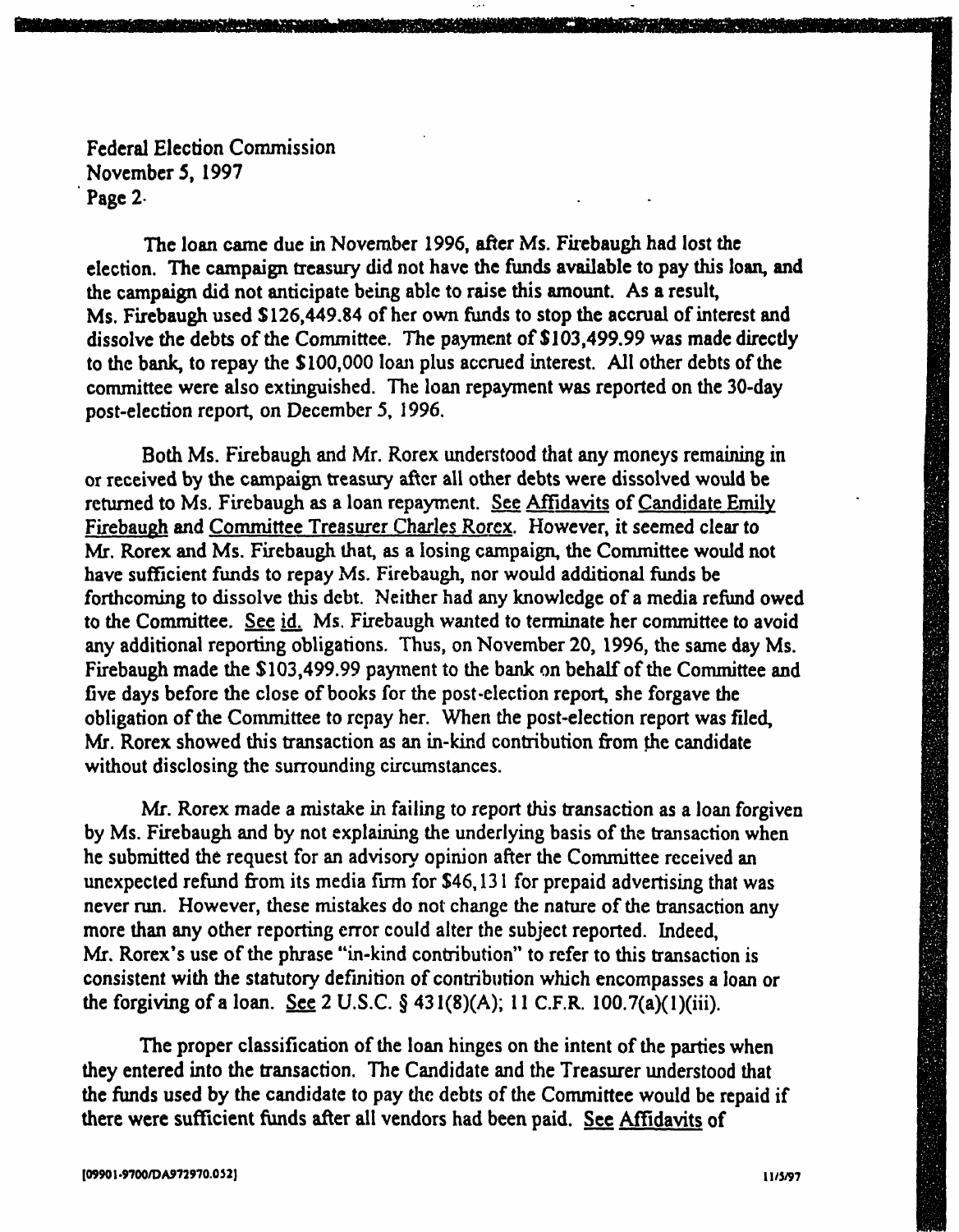Candidate Emily Firebaugh and Committee Treasurer Charles Rorcx. Although the Commission relies on the erroneous report referring to the forgiven loan as a contribution, the best contemporaneous evidence of the parties' intent is their actual belief when they entered into the agreement. From the outset, the parties intended to treat the \$125,000 contribution as a loan.

In the past, the Commission has held that the intent of the parties governs whether a transaction should be considered a loan, despite other evidence to the contrary, as for example, in the Audit of Buchanan for President, Inc., the campaign committee established to elect Pat Buchanan in the 1992 presidential elections. The relevant facts are set out as follows.

At the request of Bay Buchanan, the campaign manager, Mr. Buchanan advanced two checks totalling \$50,000 to the committee in November and December of 1991. He designated the first check as "First Contribution," despite an oral agreement between Mr. Buchanan and his campaign manager that these funds would be repaid after all other vendors were paid, if funds were available. The committee treasurer reported these funds as "candidate contributions" on the 1991 Year-End Report. The treasurer of the committee later reported to FEC investigators that he was unaware that the funds from Buchanan were loans.

In August of 1992, Mr. Buchanan received a check from his campaign committee marked "loan repayment." In October of 1992, the campaign manager informed the treasurer that the funds from Buchanan were mischaracterized as contributions. The treasurer filed an amended 1991 Year-End Report designating the funds from Buchanan as "loans."

On October 11, 1994, the Audit Staff filed the Final Audit Report which found that the \$50,000 from Buchanan was indeed a contribution and ordered him to return the money paid to him from the committee as a loan repayment. The Audit Staff expressed the concern that "the committee's retroactive characterization of the contribution creates new debt, and ultimately results in a greater entitlement to matching funds." See Final Audit Report of Buchanan for President. Inc.. filed 10/11/94, citing, 11 C.F.R. §9034.5(g)(3).

On appeal, the Commission found that Mr. Buchanan intended to make a \$50,000 loan to his campaign committee and that the \$50,000 disbursement from the committee was intended to repay the loan. The Commission found that the erroneous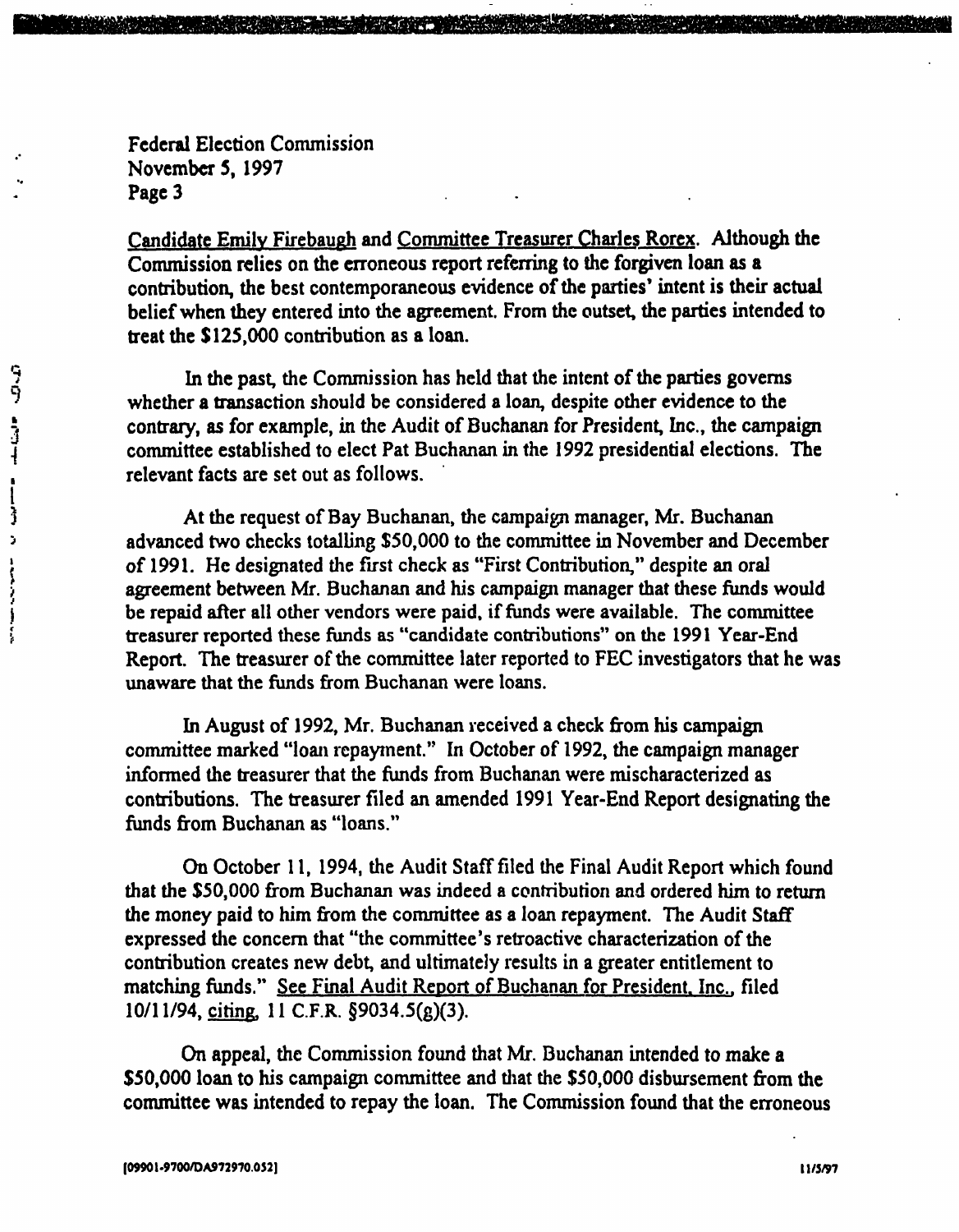report filed by the committee indicating that Buchanan made a \$50,000 contribution was not dispositive, but rather that a sworn affidavit from the candidate was the best contemporaneous evidence of the parties' intent that the funds from Buchanan constituted a loan subject to repayment.

In the present situation, Ms. Firebaugh advanced funds intended to be a loan but erroneously disclosed as an in-kind contribution since she subsequently forgave the loan. The Committee is not attempting to recharacterize a contribution as a loan in order to repay Ms. Firebaugh. The loan was forgiven since the candidate did not anticipate receiving any funds to repay it. Had she known of the refund from the media company, the loan would have been left outstanding, and the refund applied to its balance.

While forgiveness of a loan is considered an "in-kind contribution," Ms. Firebaugh is entitled to repayment of funds under the Commission's reasoning in Advisory Opinion 1980-114. In that Advisory Opinion, a candidate loaned his campaign committee \$10,000. The committee paid all vendors and creditors but was left with insufficient funds to repay the candidate. Therefore, the candidate forgave the loan so that the committee may be terminated in accordance with 11 C.F.R. 102.3 and 104. l(a). After termination, the committee received an unexpected refund check from the telephone company and sought an advisory opinion to determine whether it could use this refund to repay part of the loan made by the candidate.

The Commission held that "it was permissible under the Act for the principal campaign committee to assign to the candidate refunds that were owed to the committee in partial repayment of the loans made by the candidate to the committee." AO 1980-114. Since the committee had been terminated prior to its receipt of the refund, the Commission required the committee to file an amended termination report indicating the refund and the repayment to the candidate.

As the previous discussion of AO 1980-114 demonstrates, the Commission generally allows repayment of loans when funds unexpectedly became available after termination, regardless of the fact that the candidate forgave the loan and forgiveness of a loan is technically considered an "in-kind contribution."

There are no public policy reasons to prevent the Committee from using the refund to repay Ms. Firebaugh. All obligations of the Firebaugh Committee have been paid in full, with the exception of Ms. Firebaugh. No one stands to be injured if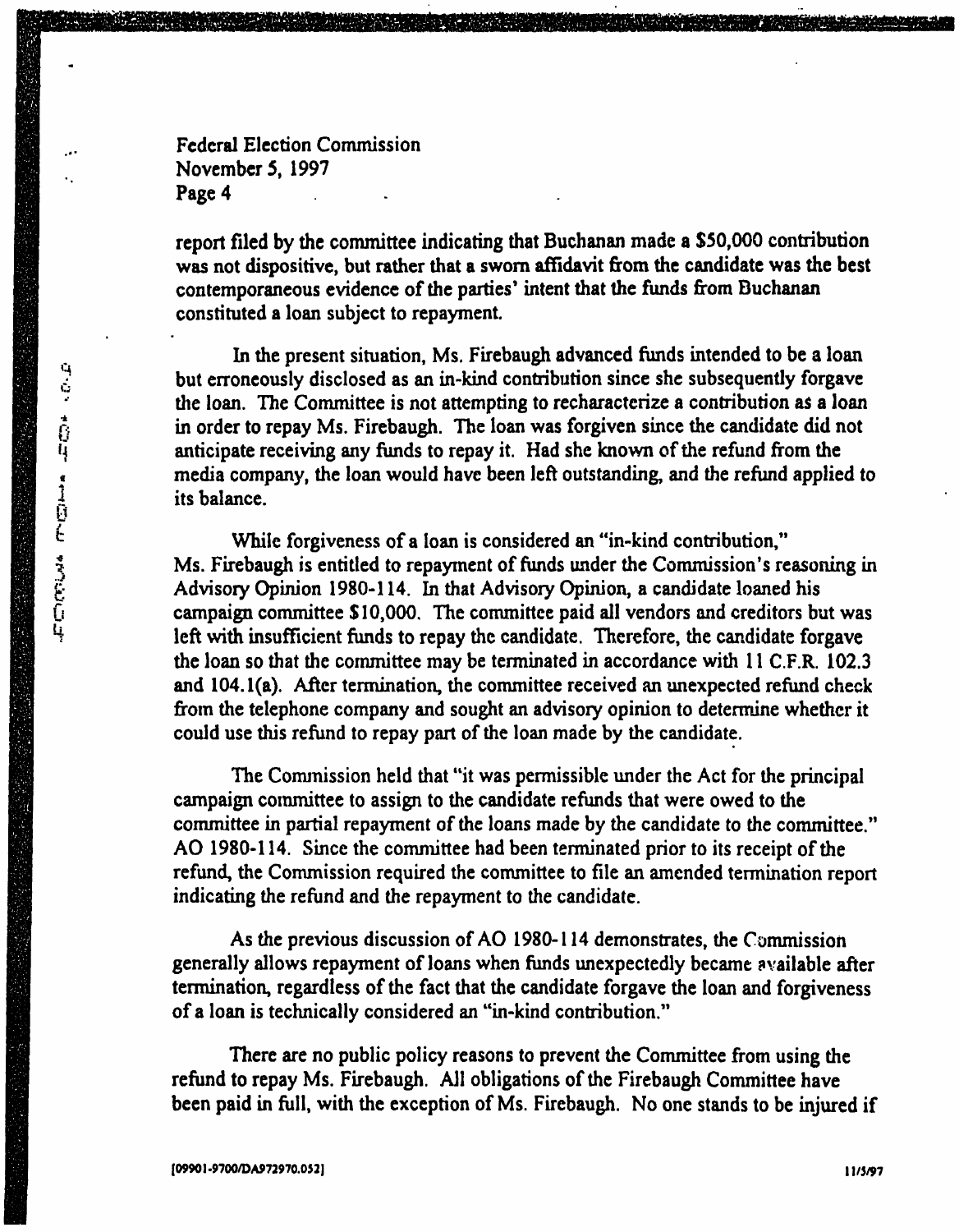the Commission allows the Committee to use funds recently refunded to repay Ms. Firebaugh. Indeed, the Audit Staffs concern in the Buchanan for President, Inc. about greater entitlement to matching funds is completely absent in this case.

In light of the fact that the Committee was new to campaign laws during the 1996 election, the candidate and her novice committee did an admirable job in attempting to follow complex reporting requirements. Ms. Firebaugh does not deserve to be penalized \$46,131.00 for paying the Committee's bank loan with personal funds in good faith and in a timely manner in order to stop the accrual of interest and to terminate her committee's reporting obligations. The committee's one reporting error is understandable and should be forgiven. The Commission should take this opportunity to demonstrate that it protects not only the politically sophisticated, but also those who make a good faith effort to follow its regulations. The Committee will amend its reports to reflect more accurately the transaction as a loan from Ms. Firebaugh, the outstanding balance of which was forgiven by her.

For the aforementioned reasons, the Firebaugh for Congress Committee respectfully requests that the Commission reconsider Advisory Opinion 1997-21 and permit the Committee to use the unexpected refund to repay Ms. Firebaugh.

Very truly yaurs

Judith L. Corley Counsel to Firebaugh for Congress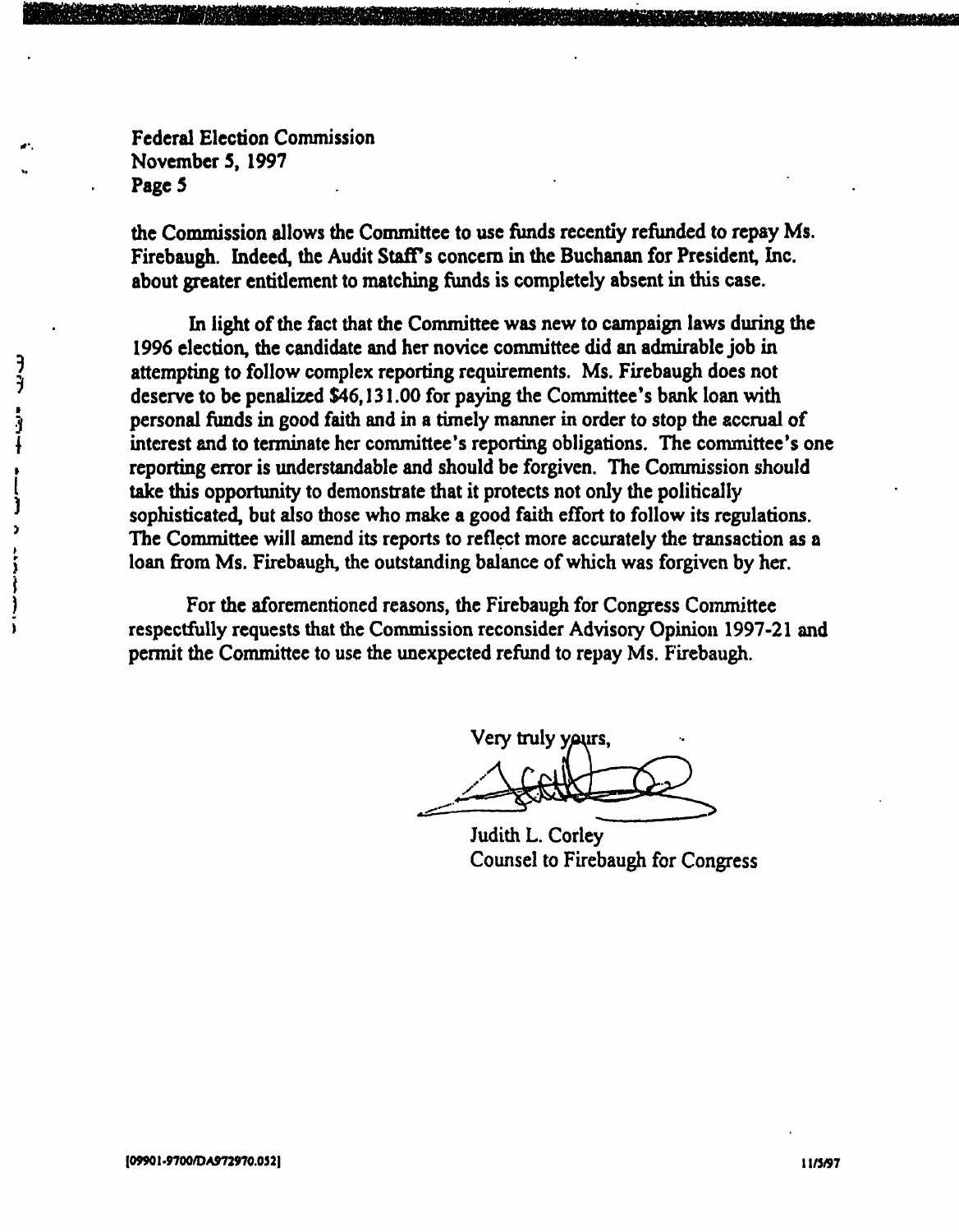### Affidavit of Emily Firebangh

I, Emily Firebaugh, hereby state as follows:

1. I have personal knowledge of the facts set forth herein and if called to testify in this matter, I would testify as set forth herein,

2. I was a first-time candidate for the House of Representatives in the 8th District, in the State of Missouri, during the November 1996 election. The Firebaugh for Congress (the "Committee") was my principal campaign committee.

3. On June 25. 1996,1 secured a \$100,000 loan with the First State Bank of Farmington for the Committee with my personal assets. When the loan came due in November of 1996, the Committee did not have sufficient funds to pay mis debt Having lost in the general election, I did not anticipate being able to raise any additional funds to retire this loan.

4. I paid the bank  $$103,499.99$  on November 20, 1996 in order to cover the outstanding loan, plus the accrued interest I used an additional \$22,999.85 of my personal funds to dissolve the debts of the committee. It was my understanding at that time that the Committee would repay me, if possible.

5. I realized that I would not be repaid after all other vendors had been paid. ! forgave the loan so that the Committee could be terminated in accordance with 11 C.F.R. 102.3 and 104. l(a).

6. I had no knowledge of the refund from the media company owed to the Committee.

Pursuant to 28 U.S.C. § 1746, I declare under penalty of perjury under the laws of the United States of America that the foregoing is true and correct. Executed this  $360$  day of  $N$ ov $\epsilon \mu$  as  $\epsilon$  1997.

Jemey Girebaugh

EMILY FIREBAUGH

[09901-9700/04973970.052] 10/30/97